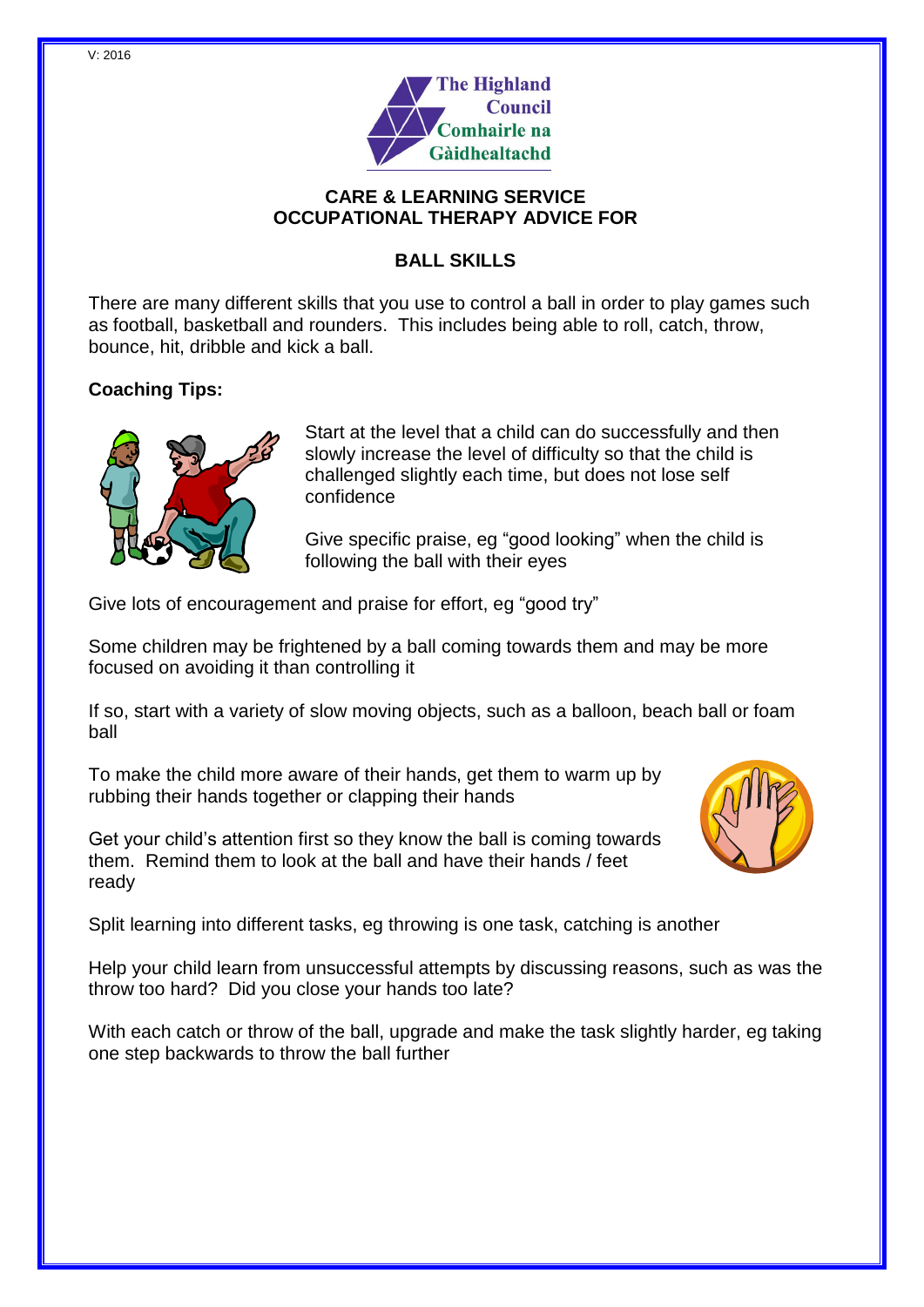## **ACTIVITY IDEAS**

### **Rolling a Ball**

This is a good skill to start with

- Sit on the floor, place the ball on the floor and roll it towards the child
- Encourage them to stop the ball with their hands and then roll the ball to someone or something else
- Roll the ball in various directions, eg forwards, backwards
- Roll the ball around shapes, eg a hoop for a circle, a rope placed on the floor in a shape
- Roll the ball up and down the arm, leg, around your waist

#### **Throwing**

- Start with underarm throwing and progress to over arm throwing
- Throw at a target; start with a large target, such as a hoop, then work towards a smaller target
- Begin by using an item that will not move when it lands, such as a beanbag
	- This helps with learning as a child can see where it lands and what they might need to change next time
	- Once they have mastered this, work on different items, such as balls

#### **Catching**

- Start by using a light ball, beach ball or textured ball
- Encourage a "clap catch", where your 2 hands come together as if clapping in order to catch the ball
- If 2 handed catching is too difficult, give the child a container to hold, such as a basket
- You can help by cuing a child when to catch, eg "ready, steady, catch"
- Stand close to the child so that they are successful; gradually move further away from the child
- With larger distances, use a bounce and catch, before progressing to a direct catch
- Move onto using a smaller ball and increasing the distance between thrower and catcher
- *Practice the above activities before progressing onto throwing and catching with a partner*